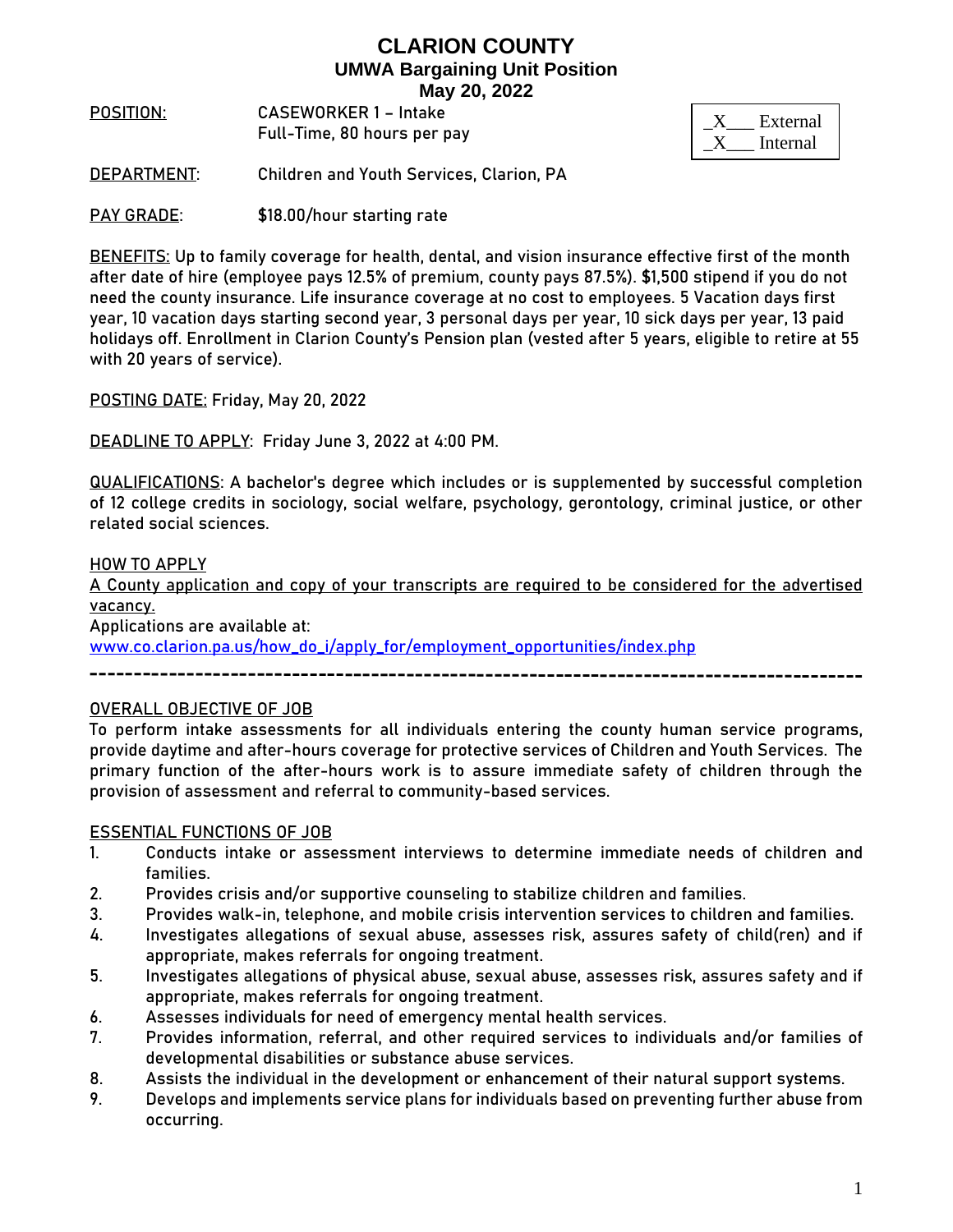- 10. Provides for necessary arrangements according to individual's needs; makes referrals/contacts to other community services/agencies to help fulfill the service plan.
- 11. Maintains accurate documentation and records on individuals.
- 12. Attends court hearings and writes reports as needed.
- 13. Testifies in court, if necessary, regarding children's needs; prepares summaries for court as requested.
- 14. Prepares required reports as mandated by federal, state, or County policies and procedures.
- 15. Completes necessary filing and maintenance of records.
- 16. Utilizes computer and other office equipment as needed.
- 17. Maintains statistics on pertinent data base and completes required paperwork/reports.
- 18. Assists individual in making appointments, including helping the individual arrange transportation. Transports individual as a last resort.
- 19. Travels periodically and makes home visits to individuals as necessary to complete the investigatory process.

### **OTHER DUTIES OF THE JOB**

- 1. Attends staffings, training, and other meetings as required.
- 2. Attends meetings, training, and seminars as necessary.
- 3. Attends certification trainings as required under Act 151 of the Child Protective Services Law, Title 23 PA. C.S.
- 4. Required to work flexible schedule in order to meet the needs of consumers.
- 5. Performs other job-related work as required.

### **QUALIFICATIONS**

### EDUCATION/EXPERIENCE

A bachelor's degree which includes or is supplemented by successful completion of 12 college credits in sociology, social welfare, psychology, gerontology, criminal justice, or other related social sciences; **or** successful completion of 6-month probationary period as Caseworker Intern; **or** an equivalent combination of education or related experience unless regulatory requirements state otherwise. Necessary Special Requirement: Must possess a valid Pennsylvania driver's license.

### **CLEARANCES**

- Must work in conjunction with employer to apply for Act 34 PA State Police Criminal History, Act 151 PA Child Abuse and FBI clearances prior to employment. All clearances must reflect acceptable results.
- Must not appear on Preclusion Lists as defined by "Pennsylvania's Medical Assistance Bulletin 99-11-05 Provider Screening of Employees and Contractors for Exclusion from Participating in Federal Healthcare Programs."

### **SUPERVISION RECEIVED**

Incumbent must demonstrate the ability to work with minimal supervision. Must be able to formulate an immediate plan of action while in the field, with little or no direct supervisory links. Formal supervision provided by Casework Supervisor.

### **SUPERVISION GIVEN**

None

### **WORKING CONDITIONS**

- 1. Works indoors in adequate workspace, lighting, temperatures, and ventilation.
- 2. Works with average indoor exposure to noise, but subject to frequent disruptions and stress.
- 3. Normal indoor exposure to dust/dirt.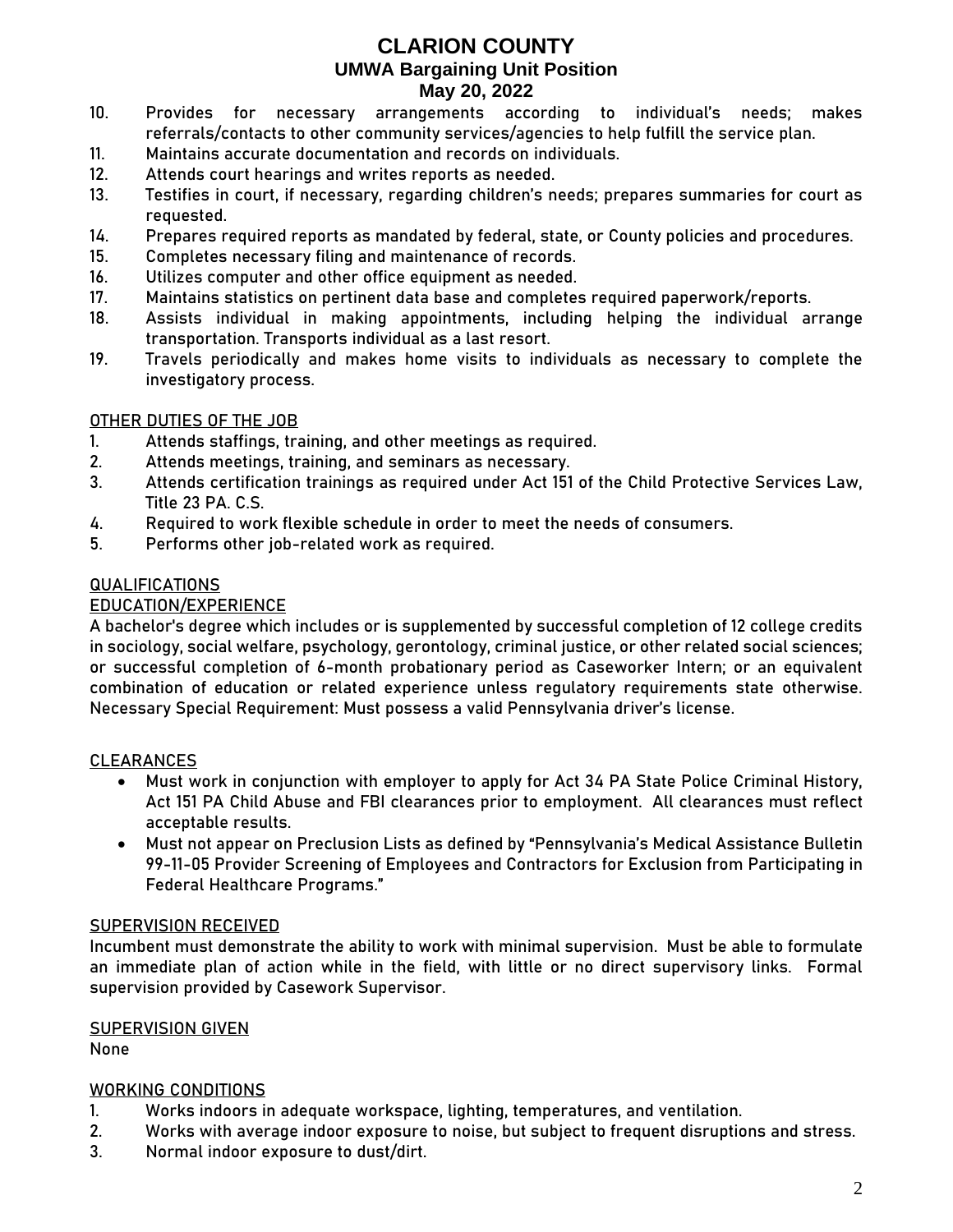- 4. Works in conditions of potential outbursts or disruptive behavior of individuals.
- 5. Travels frequently during all seasons and is exposed to outdoor elements, including snow and icy roadways.
- 6. Works frequently outside the office and is exposed to above average dust/dirt/odors and smoke.
- 7. Works non-traditional hours and maintains flexible work schedule.

### **PHYSICAL AND MENTAL CONDITIONS**

- 1. Must possess above average ability to record, convey, and present information, explain procedures, and follow instructions.
- 2. Usually performs job functions in a high-stress environment.
- 3. Must be able to sit and/or drive for long periods throughout the workday with intermittent periods of standing, walking, bending, twisting, and reaching as necessary to carry out essential duties of job.
- 4. Dexterity requirements range from simple to coordinated movements of fingers/hands; feet/legs; torso as necessary to carry out duties of job.
- 5. Sedentary work, with occasional lifting/carrying of objects with a maximum weight of fifty (50) pounds.
- 6. Must be able to cope with the physical and mental stress of the position.
- 7. Must be able to react quickly physically and mentally in the event of a disturbance or physical outbreak.
- 8. Must be able to pay close attention to details and concentrate on work.
- 9. Must have above average ability to think clearly and act decisively.

### **KNOWLEDGE, SKILLS, AND ABILITIES REQUIRED**

- 1. Must be able to speak and understand the English language in an understandable manner in order to carry out essential job duties.
- 2. Must possess effective communication and interpersonal skills.
- 3. Must possess initiative and problem-solving skills.
- 4. Must possess ability to function independently, have flexibility, and the ability to work effectively with individuals, co-workers, and others.
- 5. Must possess ability to maintain confidentiality regarding individuals' information and records.
- 6. Must possess ability to operate personal computer and related software, to type and utilize other office equipment, and to prepare required reports.
- 7. Must possess ability to make accurate observations and documentation of it regarding individuals' needs and make determinations of risk assessment.
- 8. Must possess the academic knowledge and some skill in promoting therapies and social service work and skills with children and youth and families.
- 9. Must possess knowledge of child development and the ability to conduct assessments and investigations.
- 10. Must possess ability to provide structured and unstructured life skills instructions and guidance to individuals as needed.
- 11. Must possess the ability to express empathy and understanding to all individuals.
- 12. Must be able to interact effectively with children and youth, department staff, counselors, attorneys, and the courts.
- 13. Must be able to work effectively with persons involved in the criminal and/or juvenile justice system.
- 14. Must be able to rapidly establish rapport with individuals having behavioral health, substance abuse, or intellectual challenges.
- 15. Must have some knowledge of the judicial and court system as it relates to child services.